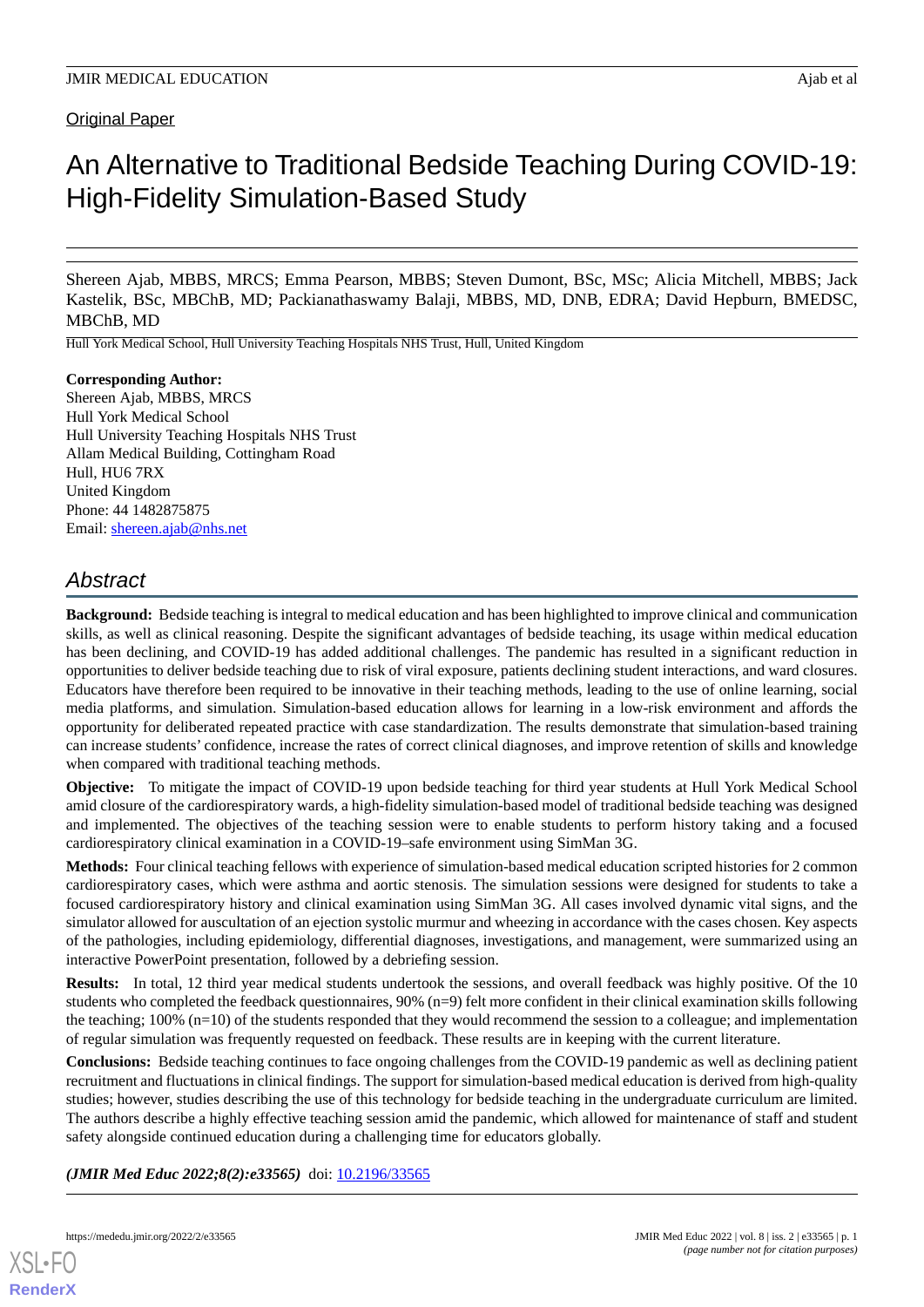### **KEYWORDS**

simulation; high fidelity; low fidelity; COVID-19; bedside teaching; undergraduate medical education; fidelity; medical education; medical student; review; innovation; risk; design; implementation

## *Introduction*

The COVID-19 pandemic has posed significant challenges to undergraduate medical education. Teaching methods with patient-facing encounters such as bedside teaching have raised numerous difficulties with regards to exposure and testing of students, staff and patients, limited access to personal protective equipment, and strict social distancing requirements. The hurdles associated with conducting clinical placements amid the pandemic have been acknowledged by the UK Medical Schools Council [\[1](#page-5-0)]. In an attempt to ensure ongoing education during this time, web-based learning platforms have been increasingly adopted; however, not all areas of the undergraduate medical curriculum are best suited to this form of learning [\[2](#page-5-1)].

Bedside teaching has commonly been used to teach valuable core skills such as history taking and clinical examination, fostering effective communication skills and enabling professional relationships with patients and other health care professionals to be established [\[3](#page-5-2)]. Solutions to the difficulties associated with bedside teaching in the pandemic have been sought through the use of available technologies, including simulators. Simulation has been defined as a person, device, or set of conditions that attempts to present education and evaluation authentically [\[4](#page-5-3)]. Simulation-based teaching in health professions education has seen tremendous growth over the past 20 years, driven by factors including patient safety and the requirement for standardization of both training and assessment [[5\]](#page-5-4). Simulation-based education, through various high-quality randomized controlled trials, has been shown to accelerate knowledge and skill acquisition including nontechnical skills, engage learners in deliberate practice, and provide a controlled low-risk learning environment [\[6](#page-5-5)-[8\]](#page-5-6).

Simulators can be classified according to the degree of realism known as fidelity. High-fidelity simulators provide the user with immersive and often complex scenarios with a high degree of realism [[9\]](#page-5-7). Low-fidelity simulators replicate the real world to a lesser extent and include part-task trainers, for example, an inanimate model of a limb to allow learners to practice venipuncture skills [[9\]](#page-5-7). In addition, medium- or intermediate-fidelity simulators provide greater authenticity than low-fidelity simulators but may require instructors to produce physiological signals displayed on monitors and therefore lack authenticity compared with high-fidelity simulators [\[10](#page-5-8)]. High- and low-fidelity simulators have been shown to have various advantages with recognized limitations. Weller has demonstrated that students have also derived benefit from medium-fidelity simulators, with feedback suggesting students found it useful to apply their knowledge in a safe environment using a structured approach, as well as developing their team-working skills [\[11](#page-5-9)]. High fidelity simulation can provide students with exposure to relevant clinical signs without requiring patient contact, while maintaining a high degree of realism [\[1\]](#page-5-0). Studies have demonstrated that students reported higher satisfaction and self- rated confidence scores when using

high-fidelity simulators compared with low-fidelity models [[12\]](#page-5-10). The advantages of simulation-based education have resulted in its incorporation into some of the medical school curriculums. Hull York Medical School has adopted simulation-based education for final year medical students and physician associate students using the high-fidelity simulator SimMan 3G.

SimMan 3G is an adult-size full body mannikin, which can be preprogrammed with adjustable parameters representing vital functions that can be visualized on a display monitor. Vital sign monitoring through the application of a saturation probe, electrocardiogram leads, and a blood pressure cuff onto the mannikin will allow for the parameters to be displayed on a monitor connected to the mannikin. The monitor displays dynamic heart rate, 3- and 12-lead electrocardiograms, blood pressure, mean arterial pressure, oxygen saturations, respiratory rate, and end tidal carbon dioxide values, allowing students immediate feedback when interventions are performed. The simulator allows for speech using a microphone and speaker, which is connected wirelessly to a separate control room where an instructor can simulate the patient's voice. The technology audibly simulates cardiac murmurs, pathological respiratory sounds, and chest wall motion abnormalities as well as peripheral and central pulse palpation. Visually, the mannikin can simulate cyanosis, pupillary changes, diaphoresis, tongue oedema, pharyngeal swelling, trismus, and seizures.

Hull York Medical School delivers weekly bedside teaching for third year undergraduate students, facilitated by a team of clinical teaching fellows. During the academic year, students rotate through the 4 blocks of cardiorespiratory, gastroenterology, metabolic, and mental health. The focus of these teaching sessions is enabling students to develop their history taking and clinical examination skills in clinic environments. During the pandemic, several wards including the cardiology, cardiothoracic surgery, and respiratory medicine wards were closed to students due to outbreaks and to minimize risk of viral spread. The greatest impact was subsequently for those students undertaking their cardiorespiratory module. COVID-19 has therefore demanded educators to be innovative in their teaching methods, and the authors describe their personal experience of implementing novel simulation-based "bedside" teaching sessions to address the forementioned issues. It is likely that in the postpandemic era, technology will continue to play an important role in education  $[13]$  $[13]$ . The aim of this paper is to describe our experience of designing and delivering high-fidelity simulation-based teaching for history taking and clinical examination for simulated cases of asthma and aortic stenosis.

## *Methods*

## **Materials**

The team of 4 clinical teaching fellows, with experience in delivering simulation-based medical education at Hull York Medical school, designed and implemented a novel approach

 $XS$ -FO **[RenderX](http://www.renderx.com/)**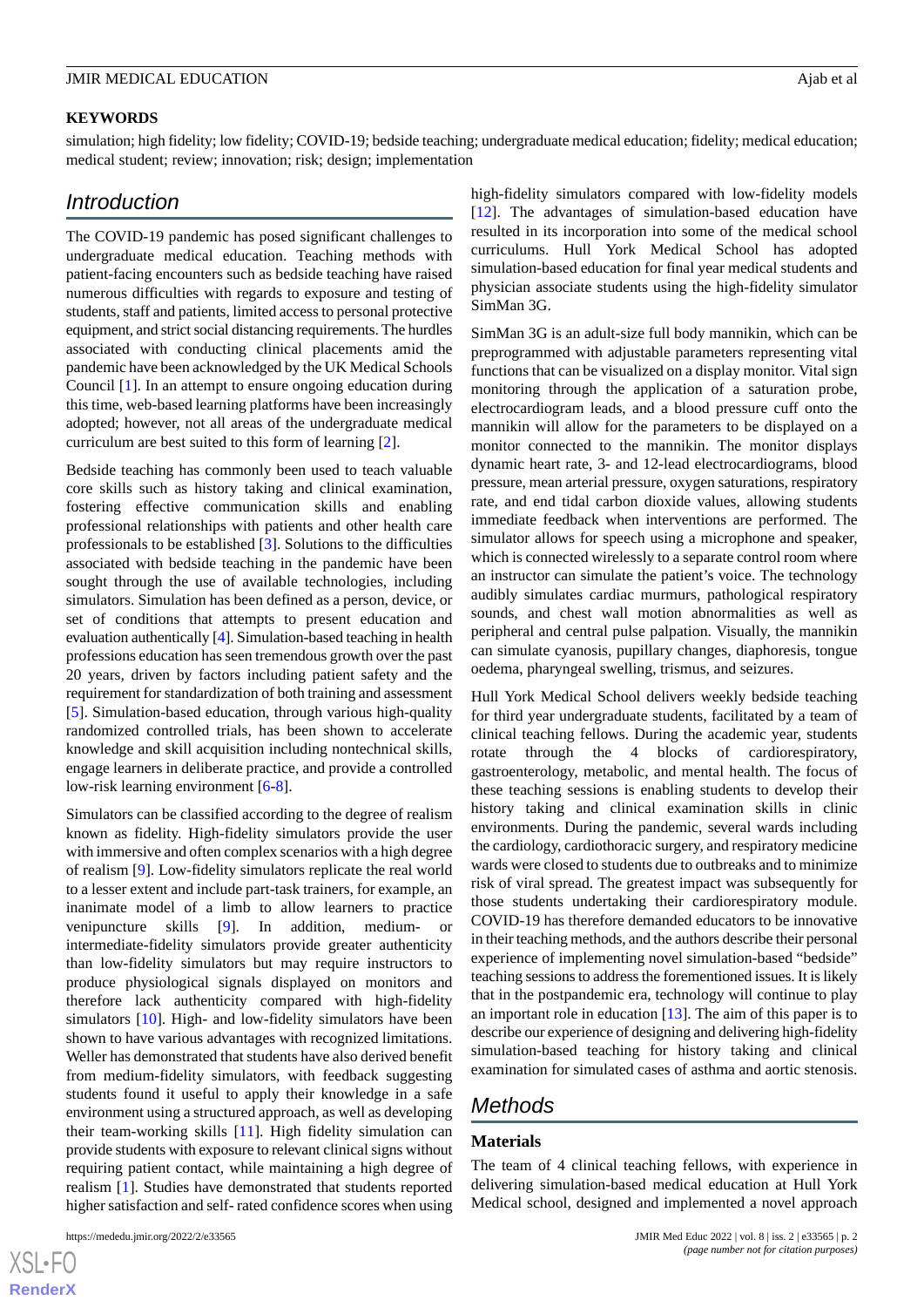to bedside teaching. The aim of the teaching sessions was to provide continued high-quality education during the COVID-19 pandemic to third year medical students. The group of students that had already undertaken their cardiorespiratory block were identified, as this rotation received significant impact due to the pandemic, resulting in limited student exposure to patients from this specialty.

Two cases were chosen for the teaching sessions—asthma and aortic stenosis—due to their relative epidemiological prevalence and the ability to replicate clinical signs in the simulation suite (wheeze and ejection systolic murmur, respectively). Undergraduate medical students in their third year of education at Hull York Medical School were recruited via email by a student coordinator and offered electronic sign-up dates and times. The teaching sessions were delivered to pairs of students to allow sufficient time for each student to take a history and perform a focused respiratory or cardiac clinical examination. In addition, the small group sizes allowed for each student to observe their peers while maintaining compliance with social distancing requirements.

The format of the teaching sessions involved 2 students entering a simulation suite, accompanied by a teaching fellow to guide and support the session. In the suite, each student had the opportunity to take a history and perform a focused cardiorespiratory examination using the high-fidelity simulator SimMan 3G. The patient history was provided by a clinical teaching fellow in the control room in real time via a microphone linked to speakers in the simulation suite. The histories had been prescripted in order to allow for standardization of the cases and for learning objectives to be met. One teaching fellow was responsible for programming the simulator's vital signs, providing the students with dynamic heart rate, blood pressure, oxygen saturations, respiratory rate, and temperature measurements. For each case the relevant positive clinical findings were simulated allowing for wheezing and an ejection systolic murmur to be auscultated. The limitations of the simulator were identified and therefore, to provide greater realism to the cases, visual aids were used in the form of printed photographs to demonstrate clubbing and a thoracotomy scar as well as props including a salbutamol inhaler. Each simulated session lasted approximately 45 minutes, and on completion of both cases, the students exited the suite and entered the debriefing room.

In the debrief room, a teaching fellow led a discussion of both cases with an emphasis on both individual and peer reflection and provided an opportunity for the students to ask questions. To summarize the key aspects of the topics covered during the simulation session, an interactive presentation was then delivered. The students spent approximately 45 minutes in the debrief room, which afforded the opportunity for the next pair of students to enter the simulation suite simultaneously. The equipment in the simulation room was cleaned between each pair of students, and all students performing the simulation wore appropriate personal protective equipment. Following the session, all students were sent a web-based feedback form and asked to rate their session in usefulness and relevance using the 5-point Likert scale (1=very poor, 5=very good), with additional white space fields to provide comments for qualitative feedback.

 $XS$ -FO **[RenderX](http://www.renderx.com/)** The web-based form included standardized questions that Hull York Medical School uses to collect qualitative feedback, including learners who undertake regular simulation-based teaching in the fifth year of the medical program, as shown in [Multimedia Appendix 1.](#page-4-0)

#### **Ethics Approval**

This study was part of a quality improvement pilot project, and therefore no formal ethics board approval was required.

## *Results*

In total, 12 students completed the simulation-based teaching sessions, with 10 completing the feedback questionnaires. Analysis of the feedback demonstrated a very positive experience with an overall student self-rating score of 4.5 on a 5-point rating scale (1=very poor, 5=very good). The majority of students (n=9, 90%) felt more confident after the simulated bedside teaching, predominately with regards to clinical examination skills. Feedback also demonstrated that students found the combination of simulated scenarios alongside interactive presentations useful for their learning, and 100%  $(n=10)$  of students were keen to recommend the session to a colleague.

Student comments from qualitative feedback included "great opportunity for hands-on learning for practical skills" and "allows directed bedside teaching that is otherwise not available or not as easy to do with a real patient." Moreover, 40% (n=4) of the students requested further simulation-based teaching sessions to be conducted using different clinical scenarios, and 1 (10%) student suggested "maybe we can have session like this in each block to practice for our end of block Objective Structured Long Examination Record."

## *Discussion*

Our experience of delivering high-fidelity simulation-based teaching for third year undergraduate medical students demonstrated that the sessions were well received by students with high levels of learner satisfaction. In addition, the majority of students' self-rated scores of confidence following the simulation sessions were high. Padilha et al [[14\]](#page-5-12) describe the development of knowledge as influenced by both student's intrinsic factors as well as extrinsic factors such as satisfaction. Our experience is in keeping with studies described in the literature including that by Meyers et al [[15\]](#page-5-13), an observational pilot study that showed supplemental simulation-based training using a high-fidelity manikin improved overall satisfaction in preclinical medical students.

Physical examination is a vital skill for clinicians and is an essential component of high-quality patient care [[16\]](#page-5-14). Traditionally, this skill has been taught in the clinical environment through bedside teaching; however, there are several challenges to this modality including declining patient recruitment, fluctuations in clinical findings during the course of treatment, and most recently the COVID-19 pandemic [[16\]](#page-5-14). A recent systematic review by Dedeilia et al [\[12\]](#page-5-10) analyzed these challenges imposed on medical and surgical education and summarized the innovations that have enabled the continuation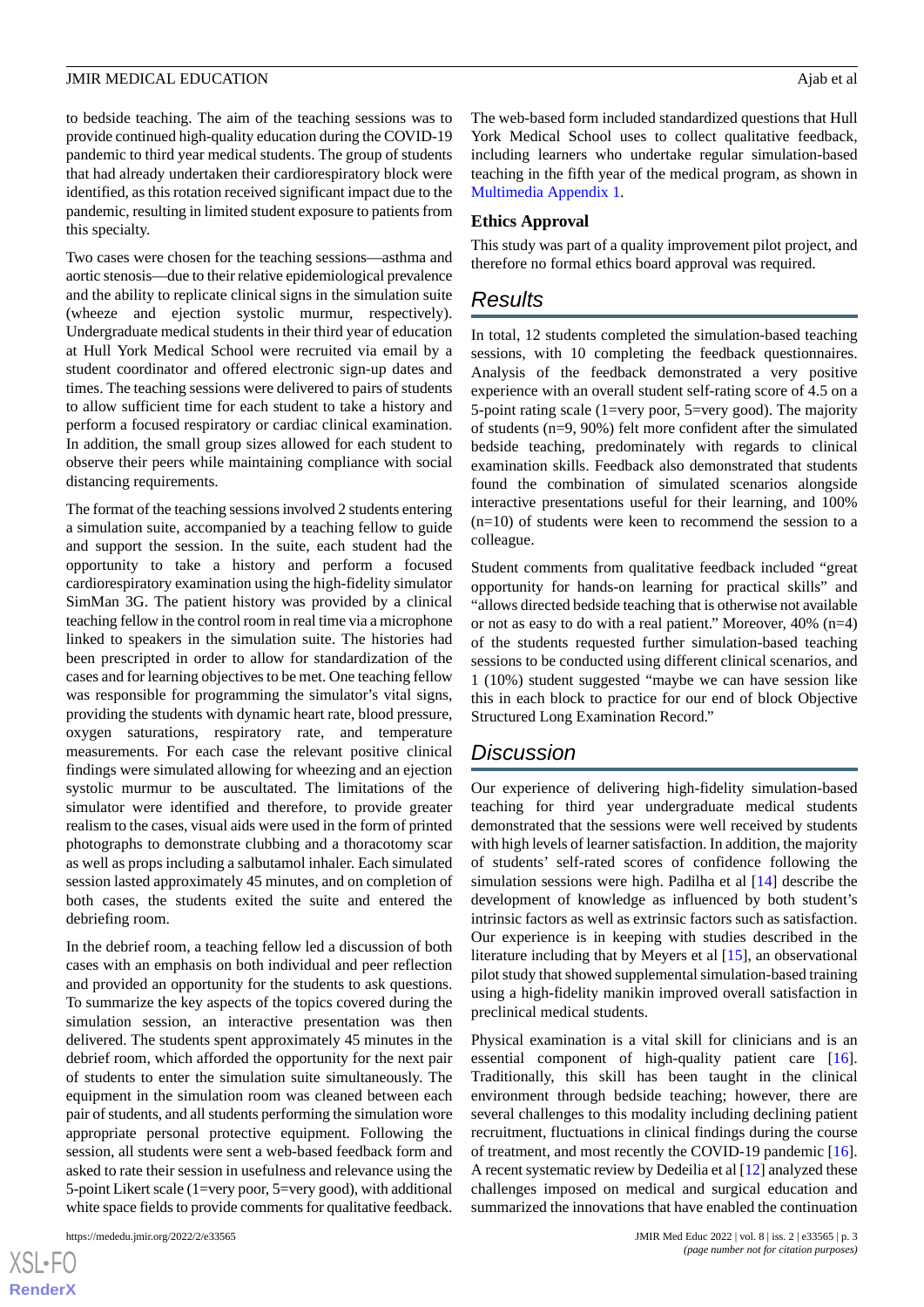of education in the era of COVID-19. Innovations include teleconferences and webinars, online learning, social media platforms, virtual consultations, virtual reality, and simulation [[12\]](#page-5-10).

Simulators vary with regards to fidelity. High-fidelity simulation, as described in our teaching, has several advantages including the ability to control physiological parameters, standardization of cases, and the relative ease of accessibility, and it allows students to contact with rare or life-threatening situations in a low-risk environment [\[17](#page-5-15),[18\]](#page-5-16). This can be contrasted with bedside teaching when patients who are available can be very variable and the "positive" examination findings can also be limited [\[17](#page-5-15)]. In addition, rarer and more complex patients may be too unwell to consult with students, or due to their inherent epidemiological rarity, may not be present within the hospital setting [[19\]](#page-5-17). Simulation allows for the replication of these clinical profiles, providing students with hands-on exposure they may not otherwise gain [\[19](#page-5-17)]. Simulation has also been shown to reduce anxiety levels among medical students as shown by Yu et al [[20\]](#page-5-18). The latter propose that students need to be repeatedly exposed to simulation for psychological stability and to develop competence [[20\]](#page-5-18). These findings are further supported by Zheng et al [\[21](#page-5-19)], where structural integration of high-fidelity simulation in the cardiovascular physiology curriculum for undergraduate medical students proved successful with regards to student's learning experiences and learning outcomes.

The most widely studied high-fidelity simulator is Harvey, a life-size manikin that simulates 27 cardiac conditions, which was introduced in 1968 by the University of Miami [\[18](#page-5-16),[22\]](#page-5-20). Giovanni et al [\[23](#page-6-0)] randomized 37 students to Harvey compared with CD tuition and assessed students via a 6-station objective structured clinical examination (OSCE), 6 weeks post teaching. The authors reported moderate (though not statistically significant) advantage in interpreting clinical signs in real patients in students trained with the simulator [\[23](#page-6-0)], as shown in [Multimedia Appendix 2](#page-4-1). There was no difference in diagnostic accuracy, which the authors postulated could be due to learning decay, resulting from the 6-week delay in testing. Giovanni et al [[23\]](#page-6-0) concluded that low-fidelity simulators also have a role and are associated with greatly reduced costs compared with high-fidelity simulators. However, studies by Anastakis et al [[24\]](#page-6-1) and Matsumo et al [\[17](#page-5-15)] have demonstrated that low-fidelity simulators had smaller gains than the high-fidelity simulator group (though not statistically significant).

O'Flynn [\[18](#page-5-16)] also notes that simulation training is able to increase student's confidence but recognizes the risk of skill decay. In order to overcome this, Kneebone et al [[19\]](#page-5-17) propose distributed learning resources, allowing learners to access a range of simulation suitable for their level of training. Learners involved in simulation-based education, when compared with traditional learning, have shown that greater retention and simulation can provide valuable opportunities for interdisciplinary interactions [\[25](#page-6-2)]. Reed et al [[26\]](#page-6-3) demonstrated the long-term benefits of simulation-based training when 98% of students scored at or above the minimum passing standards

on retesting 1 to 9 months after receiving teaching on core emergency medicine skills using the Laerdal SimMan.

Simulation-based medical education has been shown to have long-term beneficial outcomes by reducing inherent risk to patients and reducing the frequency of medical error, thereby improving patient care [\[19](#page-5-17)]. Bernardi et al [\[22](#page-5-20)] used the Kyoto-Kagaku patient simulator to train a group of fifth year medial students on cardiac auscultation. Simulation exposure significantly improved heart auscultation skills with mitral regurgitation being correctly identified by 87.9% of students versus 71.4% of non–simulation trained students (*P*=.02) [[22\]](#page-5-20). Increased diagnostic accuracy following simulation training was also demonstrated by Perlini et al [[16\]](#page-5-14) after incorporating a 10-hour teaching session using the Harvey simulator for medical students and residents. They found that after simulation-based teaching, learners had a greater ability to recognize the correct cardiac diagnoses (from 11% to 72% *P*<.001) compared with baseline [[16\]](#page-5-14).

Gauthier et al [[11\]](#page-5-9) randomized 32 first year medical students to teaching modules with standardized patients or Harvey simulators. The authors found no difference in mean OSCE scores but a higher frequency of correct diagnoses among the students trained with standardized patients [[11\]](#page-5-9). However, student feedback revealed Harvey offered superior clinical findings, and the authors concluded a combined teaching program would be ideal for transferability to patients [\[11\]](#page-5-9). Butter et al [[27\]](#page-6-4) have demonstrated transfer of skills and knowledge learnt through simulation training to the clinical environment. Learners having undergone simulation training accurately assessed 93.8% of simulated heart sounds (*P*<.001) compared with 73.9% accuracy among untrained students [[28\]](#page-6-5). The authors subsequently advocate for simulation-based mastery learning programs, contending that they are a practice and feasible modality, allowing sufficient time for practice and compliant with competency-based accreditation requirements [[28\]](#page-6-5).

Studies using high-fidelity simulators other than Harvey have also shown favorable results. In 2019, Arangalage et al [\[29](#page-6-6)] delivered 28 hours per year of simulation-based teaching to over 400 students by incorporating a simulation-based course into the undergraduate medical curriculum. The authors used the Lifeform Auscultation Trainer and Smartscope to teach cardiac auscultation, blood pressure measurements, peripheral arterial examination, and the clinical examination of heart failure [[29\]](#page-6-6). In keeping with the results of our study, Arangalage et al [\[29](#page-6-6)] reported that the majority of students provided positive feedback and found the teaching useful. They concluded that the simulation-based teaching facilitated educator-student and student-student interactivity with fulfilment of pedagogical objectives [[29\]](#page-6-6).

Simulation has also been used effectively to teach specialist skills to medical students. Scholz et al [\[30](#page-6-7)] compared a high-fidelity simulator to a wood-and-leather phantom to teach intrapartum care to 46 undergraduate students. Students using the high-fidelity simulator felt better prepared for obstetric house jobs and performed better in obstetric skills evaluations [[30\]](#page-6-7). Siassakos et al [\[25](#page-6-2)] conducted an exploratory randomized controlled trial involving 24 fourth year medical students

 $XS$ -FO **[RenderX](http://www.renderx.com/)**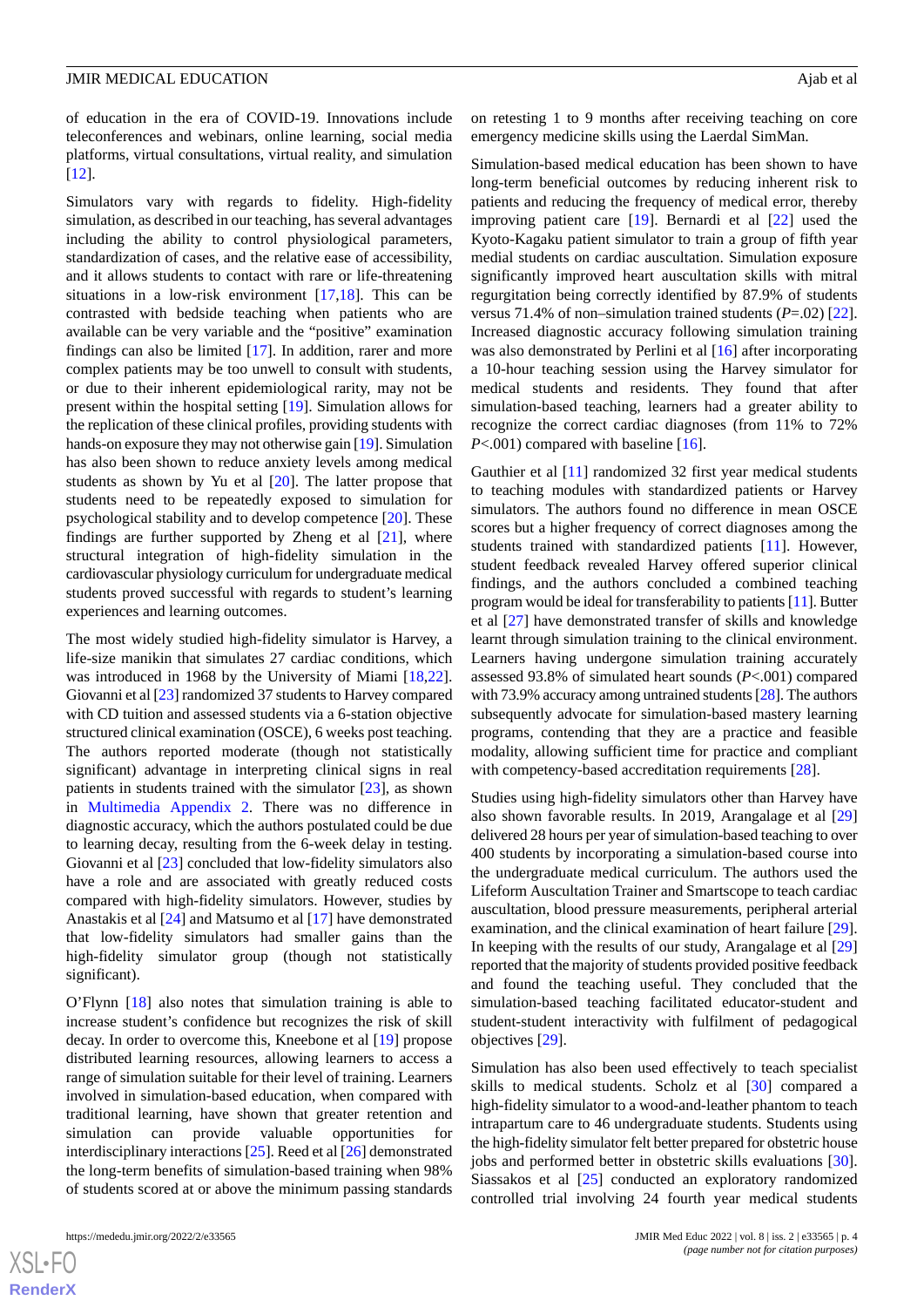randomizing 1:1 to hybrid simulation training or small-group tutorials to teach management of shoulder dystocia. The authors' results demonstrated that students having undergone hybrid simulation training had significantly higher median total patient perception scores (11 vs 9, respectively; *P*=.02) and significantly higher median communication scores (4 vs 3; *P*=.01) compared with those who underwent small-group tutorials [\[25](#page-6-2)]. The time dedicated to debriefing and the provision of immediate feedback are also considered a significant strength of simulation-based teaching, an opportunity that is often lacking in the clinical setting [\[9](#page-5-7)]. According to Riaz et al [\[31](#page-6-8)], over 90% of students found debriefing a useful component.

A significant barrier to using high-fidelity simulation is the high costs involved. Karnath et al [[32\]](#page-6-9) overcame this by using transportable simulators (blood pressure simulator and palpable pulse simulator) to effectively deliver a cardiopulmonary module for second year medical students [\[32](#page-6-9)]. Students were assessed through an OSCE; 80% of the students accurately measured the blood pressure, and cardiopulmonary auscultation proficiency showed average recognition of 60% for cardiac abnormalities and 88% for pulmonary sounds [[32\]](#page-6-9).

The limitations of simulation-based teaching are recognized. This method of teaching is resource intensive, both with regards to staff and the inherent high costs involved with high-fidelity simulators [[33\]](#page-6-10). Simulation-based teaching has a higher staff and technological requirement, in addition to requiring technical knowledge to run the simulation effectively [\[33](#page-6-10)]. These factors may explain why simulation-based education has not been as widely adopted in undergraduate education compared with postgraduate training. Hull York Medical School has already incorporated simulated-based teaching into the undergraduate program for final year students. The authors propose that the use of simulation for other year groups may also be advantageous as demonstrated by the self-rated responses from third year students and allows for more efficient use of this expensive resource.

Limitations of the simulation technology also require consideration. In clinical practice, patients may present atypically, and a disadvantage of simulation-based bedside teaching is that these subtle nuisances and atypical presentations are not conveyed as well as when compared with a true patient presentation [[15\]](#page-5-13). Simulation-based teaching may therefore not always represent a suitable alternative, particularly when there is advocation for preserving bedside teaching even in the face of new technologically assisted learning methods, with beliefs being held that nothing can simulate real patient encounters [[20\]](#page-5-18).

The support for simulation-based medical education is derived from high-quality studies [\(Multimedia Appendix 2](#page-4-1)); however, studies describing the use of this technology for bedside teaching in the undergraduate curriculum are limited [[9](#page-5-7)[,18](#page-5-16),[22,](#page-5-20)[28](#page-6-5),[31,](#page-6-8)[33](#page-6-10)[-37](#page-6-11)]. We have described a successful teaching session, well received and enjoyed by the students with increased self-rated confidence scores in keeping with other studies [[22](#page-5-20)[,29](#page-6-6),[33\]](#page-6-10). During the unprecedented times of the pandemic, alternatives to bedside teaching were grossly limited. The authors describe a highly effective teaching session amid the pandemic, which allowed for maintenance of staff and student safety alongside continued education during a challenging time for educators globally. The teaching sessions allowed for learning in a safe controlled learning environment while meeting learning objectives. The cases chosen represent common pathologies, and with careful design and planning, future scenarios could incorporate more complex and rarer patients to allow for a more diverse learning experience. Simulation-based education is a useful adjunct to traditional teaching modalities providing an immersive and highly interactive learning environment that more accurately reflects the clinical experience [\[9](#page-5-7)]. The use of emergent technology is most likely to be an indispensable component of post–COVID-19 undergraduate medical education [[21\]](#page-5-19).

## **Authors' Contributions**

SA: manuscript writing, data collection, data analysis, and critical revision; EP: manuscript writing and data collection; SD: manuscript writing and data analysis; AM: manuscript writing and data collection; JK: critical revision of the manuscript; PB: conception and critical revision of the manuscript; DH: critical revision of the manuscript. All authors read, revised, and approved the final manuscript.

## <span id="page-4-0"></span>**Conflicts of Interest**

<span id="page-4-1"></span>None declared.

## **Multimedia Appendix 1**

Year 3 simulation-based bedside teaching session feedback questionnaire. [[DOCX File , 16 KB](https://jmir.org/api/download?alt_name=mededu_v8i2e33565_app1.docx&filename=be20132cbeb3a8153e548a079dd3e1ca.docx)-[Multimedia Appendix 1\]](https://jmir.org/api/download?alt_name=mededu_v8i2e33565_app1.docx&filename=be20132cbeb3a8153e548a079dd3e1ca.docx)

## **Multimedia Appendix 2**

Studies using simulation in undergraduate medical education. [[DOCX File , 18 KB](https://jmir.org/api/download?alt_name=mededu_v8i2e33565_app2.docx&filename=45fbecdfd53ed2a848ac1561552f66c3.docx)-[Multimedia Appendix 2\]](https://jmir.org/api/download?alt_name=mededu_v8i2e33565_app2.docx&filename=45fbecdfd53ed2a848ac1561552f66c3.docx)

## **References**

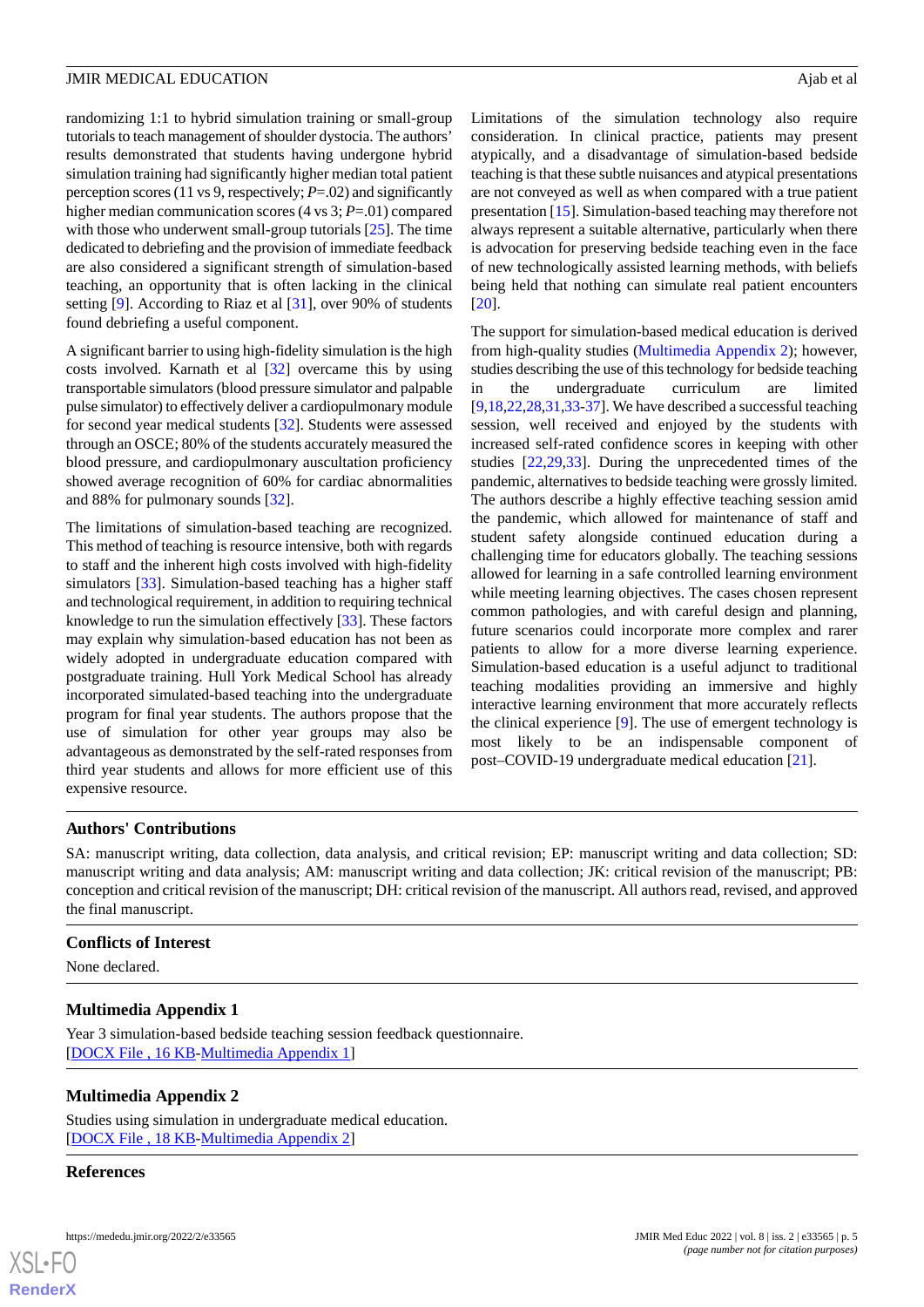- <span id="page-5-0"></span>1. Caplan J, Clements R, Chadwick C, Kadirgamar J, Morgan J, Rao A. Medical education in 2020: developing COVID secure undergraduate hospital placements. Med Sci Educ 2020 Dec;30(4):1677-1683 [\[FREE Full text\]](http://europepmc.org/abstract/MED/32929391) [doi: [10.1007/s40670-020-01080-2\]](http://dx.doi.org/10.1007/s40670-020-01080-2) [Medline: [32929391\]](http://www.ncbi.nlm.nih.gov/entrez/query.fcgi?cmd=Retrieve&db=PubMed&list_uids=32929391&dopt=Abstract)
- <span id="page-5-1"></span>2. Papapanou M, Routsi E, Tsamakis K, Fotis L, Marinos G, Lidoriki I, et al. Medical education challenges and innovations during COVID-19 pandemic. Postgrad Med J 2021 Mar 29:Online ahead of print. [doi: [10.1136/postgradmedj-2021-140032\]](http://dx.doi.org/10.1136/postgradmedj-2021-140032) [Medline: [33782202](http://www.ncbi.nlm.nih.gov/entrez/query.fcgi?cmd=Retrieve&db=PubMed&list_uids=33782202&dopt=Abstract)]
- <span id="page-5-3"></span><span id="page-5-2"></span>3. Keifenheim KE, Teufel M, Ip J, Speiser N, Leehr EJ, Zipfel S, et al. Teaching history taking to medical students: a systematic review. BMC Med Educ 2015 Sep 28;15:159 [[FREE Full text](https://bmcmededuc.biomedcentral.com/articles/10.1186/s12909-015-0443-x)] [doi: [10.1186/s12909-015-0443-x](http://dx.doi.org/10.1186/s12909-015-0443-x)] [Medline: [26415941](http://www.ncbi.nlm.nih.gov/entrez/query.fcgi?cmd=Retrieve&db=PubMed&list_uids=26415941&dopt=Abstract)]
- <span id="page-5-4"></span>4. Motola I, Devine LA, Chung HS, Sullivan JE, Issenberg SB. Simulation in healthcare education: a best evidence practical guide. AMEE Guide No. 82. Med Teach 2013 Oct;35(10):e1511-e1530. [doi: [10.3109/0142159X.2013.818632\]](http://dx.doi.org/10.3109/0142159X.2013.818632) [Medline: [23941678](http://www.ncbi.nlm.nih.gov/entrez/query.fcgi?cmd=Retrieve&db=PubMed&list_uids=23941678&dopt=Abstract)]
- <span id="page-5-5"></span>5. Acton RD. The evolving role of simulation in teaching surgery in undergraduate medical education. Surg Clin North Am 2015 Aug;95(4):739-750. [doi: [10.1016/j.suc.2015.04.001\]](http://dx.doi.org/10.1016/j.suc.2015.04.001) [Medline: [26210967](http://www.ncbi.nlm.nih.gov/entrez/query.fcgi?cmd=Retrieve&db=PubMed&list_uids=26210967&dopt=Abstract)]
- 6. Shore EM, Davidson A, Arnason M, Kara H, Shah A, Shah R. Bridging the gap: incorporating simulation into obstetrics and gynaecology undergraduate medical education. J Obstet Gynaecol Can 2019 Feb;41(2):191-196.e2. [doi: [10.1016/j.jogc.2018.03.016\]](http://dx.doi.org/10.1016/j.jogc.2018.03.016) [Medline: [30316714\]](http://www.ncbi.nlm.nih.gov/entrez/query.fcgi?cmd=Retrieve&db=PubMed&list_uids=30316714&dopt=Abstract)
- <span id="page-5-6"></span>7. McGaghie WC, Siddall VJ, Mazmanian PE, Myers J, American College of Chest Physicians HealthScience Policy Committee. Lessons for continuing medical education from simulation research in undergraduate and graduate medical education: effectiveness of continuing medical education: American College of Chest Physicians Evidence-Based Educational Guidelines. Chest 2009 Mar;135(3 Suppl):62S-68S. [doi: [10.1378/chest.08-2521\]](http://dx.doi.org/10.1378/chest.08-2521) [Medline: [19265078\]](http://www.ncbi.nlm.nih.gov/entrez/query.fcgi?cmd=Retrieve&db=PubMed&list_uids=19265078&dopt=Abstract)
- <span id="page-5-7"></span>8. Weller JM. Simulation in undergraduate medical education: bridging the gap between theory and practice. Med Educ 2004 Jan;38(1):32-38. [doi: [10.1111/j.1365-2923.2004.01739.x](http://dx.doi.org/10.1111/j.1365-2923.2004.01739.x)] [Medline: [14962024\]](http://www.ncbi.nlm.nih.gov/entrez/query.fcgi?cmd=Retrieve&db=PubMed&list_uids=14962024&dopt=Abstract)
- <span id="page-5-8"></span>9. Massoth C, Röder H, Ohlenburg H, Hessler M, Zarbock A, Pöpping DM, et al. High-fidelity is not superior to low-fidelity simulation but leads to overconfidence in medical students. BMC Med Educ 2019 Jan 21;19(1):29 [[FREE Full text\]](https://bmcmededuc.biomedcentral.com/articles/10.1186/s12909-019-1464-7) [doi: [10.1186/s12909-019-1464-7\]](http://dx.doi.org/10.1186/s12909-019-1464-7) [Medline: [30665397](http://www.ncbi.nlm.nih.gov/entrez/query.fcgi?cmd=Retrieve&db=PubMed&list_uids=30665397&dopt=Abstract)]
- <span id="page-5-9"></span>10. Goh P, Sandars J. A vision of the use of technology in medical education after the COVID-19 pandemic. MedEdPublish 2020 Mar 26;9:49. [doi: [10.15694/mep.2020.000049.1](http://dx.doi.org/10.15694/mep.2020.000049.1)]
- <span id="page-5-10"></span>11. Gauthier N, Johnson C, Stadnick E, Keenan M, Wood T, Sostok M, et al. Does cardiac physical exam teaching using a cardiac simulator improve medical students' diagnostic skills? Cureus 2019 May 07;11(5):e4610 [\[FREE Full text\]](http://europepmc.org/abstract/MED/31312537) [doi: [10.7759/cureus.4610](http://dx.doi.org/10.7759/cureus.4610)] [Medline: [31312537](http://www.ncbi.nlm.nih.gov/entrez/query.fcgi?cmd=Retrieve&db=PubMed&list_uids=31312537&dopt=Abstract)]
- <span id="page-5-11"></span>12. Dedeilia A, Sotiropoulos MG, Hanrahan JG, Janga D, Dedeilias P, Sideris M. Medical and surgical education challenges and innovations in the COVID-19 era: a systematic review. In Vivo 2020 Jun;34(3 Suppl):1603-1611 [\[FREE Full text\]](http://europepmc.org/abstract/MED/32503818) [doi: [10.21873/invivo.11950](http://dx.doi.org/10.21873/invivo.11950)] [Medline: [32503818](http://www.ncbi.nlm.nih.gov/entrez/query.fcgi?cmd=Retrieve&db=PubMed&list_uids=32503818&dopt=Abstract)]
- <span id="page-5-13"></span><span id="page-5-12"></span>13. Bokken L, Rethans J, Scherpbier AJJA, van der Vleuten CPM. Strengths and weaknesses of simulated and real patients in the teaching of skills to medical students: a review. Simul Healthc 2008;3(3):161-169. [doi: [10.1097/SIH.0b013e318182fc56\]](http://dx.doi.org/10.1097/SIH.0b013e318182fc56) [Medline: [19088660](http://www.ncbi.nlm.nih.gov/entrez/query.fcgi?cmd=Retrieve&db=PubMed&list_uids=19088660&dopt=Abstract)]
- <span id="page-5-14"></span>14. Padilha JM, Machado PP, Ribeiro A, Ramos J, Costa P. Clinical virtual simulation in nursing education: randomized controlled trial. J Med Internet Res 2019;21(3):e11529. [doi: [10.2196/11529](http://dx.doi.org/10.2196/11529)] [Medline: [30882355](http://www.ncbi.nlm.nih.gov/entrez/query.fcgi?cmd=Retrieve&db=PubMed&list_uids=30882355&dopt=Abstract)]
- <span id="page-5-15"></span>15. Meyers L, Mahoney B, Schaffernocker T, Way D, Winfield S, Uribe A, et al. The effect of supplemental high Fidelity simulation training in medical students. BMC Med Educ 2020 Nov 10;20(1):421 [[FREE Full text](https://bmcmededuc.biomedcentral.com/articles/10.1186/s12909-020-02322-y)] [doi: [10.1186/s12909-020-02322-y\]](http://dx.doi.org/10.1186/s12909-020-02322-y) [Medline: [33172450\]](http://www.ncbi.nlm.nih.gov/entrez/query.fcgi?cmd=Retrieve&db=PubMed&list_uids=33172450&dopt=Abstract)
- <span id="page-5-16"></span>16. Perlini S, Salinaro F, Santalucia P, Musca F. Simulation-guided cardiac auscultation improves medical students' clinical skills: the Pavia pilot experience. Intern Emerg Med 2014 Mar;9(2):165-172. [doi: [10.1007/s11739-012-0811-z\]](http://dx.doi.org/10.1007/s11739-012-0811-z) [Medline: [22767224](http://www.ncbi.nlm.nih.gov/entrez/query.fcgi?cmd=Retrieve&db=PubMed&list_uids=22767224&dopt=Abstract)]
- <span id="page-5-18"></span><span id="page-5-17"></span>17. Matsumoto ED, Hamstra SJ, Radomski SB, Cusimano MD. The effect of bench model fidelity on endourological skills: a randomized controlled study. J Urol 2002 Mar;167(3):1243-1247. [Medline: [11832706](http://www.ncbi.nlm.nih.gov/entrez/query.fcgi?cmd=Retrieve&db=PubMed&list_uids=11832706&dopt=Abstract)]
- 18. O'Flynn S, Shorten G. Simulation in undergraduate medical education. Eur J Anaesthesiol 2009 Feb;26(2):93-95. [doi: [10.1097/EJA.0b013e32831a47df](http://dx.doi.org/10.1097/EJA.0b013e32831a47df)] [Medline: [19142080\]](http://www.ncbi.nlm.nih.gov/entrez/query.fcgi?cmd=Retrieve&db=PubMed&list_uids=19142080&dopt=Abstract)
- <span id="page-5-20"></span><span id="page-5-19"></span>19. Kneebone RL, Scott W, Darzi A, Horrocks M. Simulation and clinical practice: strengthening the relationship. Med Educ 2004 Oct;38(10):1095-1102. [doi: [10.1111/j.1365-2929.2004.01959.x\]](http://dx.doi.org/10.1111/j.1365-2929.2004.01959.x) [Medline: [15461655\]](http://www.ncbi.nlm.nih.gov/entrez/query.fcgi?cmd=Retrieve&db=PubMed&list_uids=15461655&dopt=Abstract)
- 20. Yu JH, Chang HJ, Kim SS, Park JE, Chung WY, Lee SK, et al. Effects of high-fidelity simulation education on medical students' anxiety and confidence. PLoS One 2021;16(5):e0251078 [[FREE Full text\]](https://dx.plos.org/10.1371/journal.pone.0251078) [doi: [10.1371/journal.pone.0251078](http://dx.doi.org/10.1371/journal.pone.0251078)] [Medline: [33983983](http://www.ncbi.nlm.nih.gov/entrez/query.fcgi?cmd=Retrieve&db=PubMed&list_uids=33983983&dopt=Abstract)]
- 21. Zheng J, Lapu R, Khalid H. Integrating high-fidelity simulation into a medical cardiovascular physiology curriculum. Adv Med Educ Pract 2020;11:41-50 [\[FREE Full text\]](https://dx.doi.org/10.2147/AMEP.S230084) [doi: [10.2147/AMEP.S230084\]](http://dx.doi.org/10.2147/AMEP.S230084) [Medline: [32021542\]](http://www.ncbi.nlm.nih.gov/entrez/query.fcgi?cmd=Retrieve&db=PubMed&list_uids=32021542&dopt=Abstract)
- 22. Bernardi S, Giudici F, Leone MF, Zuolo G, Furlotti S, Carretta R, et al. A prospective study on the efficacy of patient simulation in heart and lung auscultation. BMC Med Educ 2019 Jul 23;19(1):275 [[FREE Full text](https://bmcmededuc.biomedcentral.com/articles/10.1186/s12909-019-1708-6)] [doi: [10.1186/s12909-019-1708-6\]](http://dx.doi.org/10.1186/s12909-019-1708-6) [Medline: [31337361](http://www.ncbi.nlm.nih.gov/entrez/query.fcgi?cmd=Retrieve&db=PubMed&list_uids=31337361&dopt=Abstract)]

[XSL](http://www.w3.org/Style/XSL)•FO **[RenderX](http://www.renderx.com/)**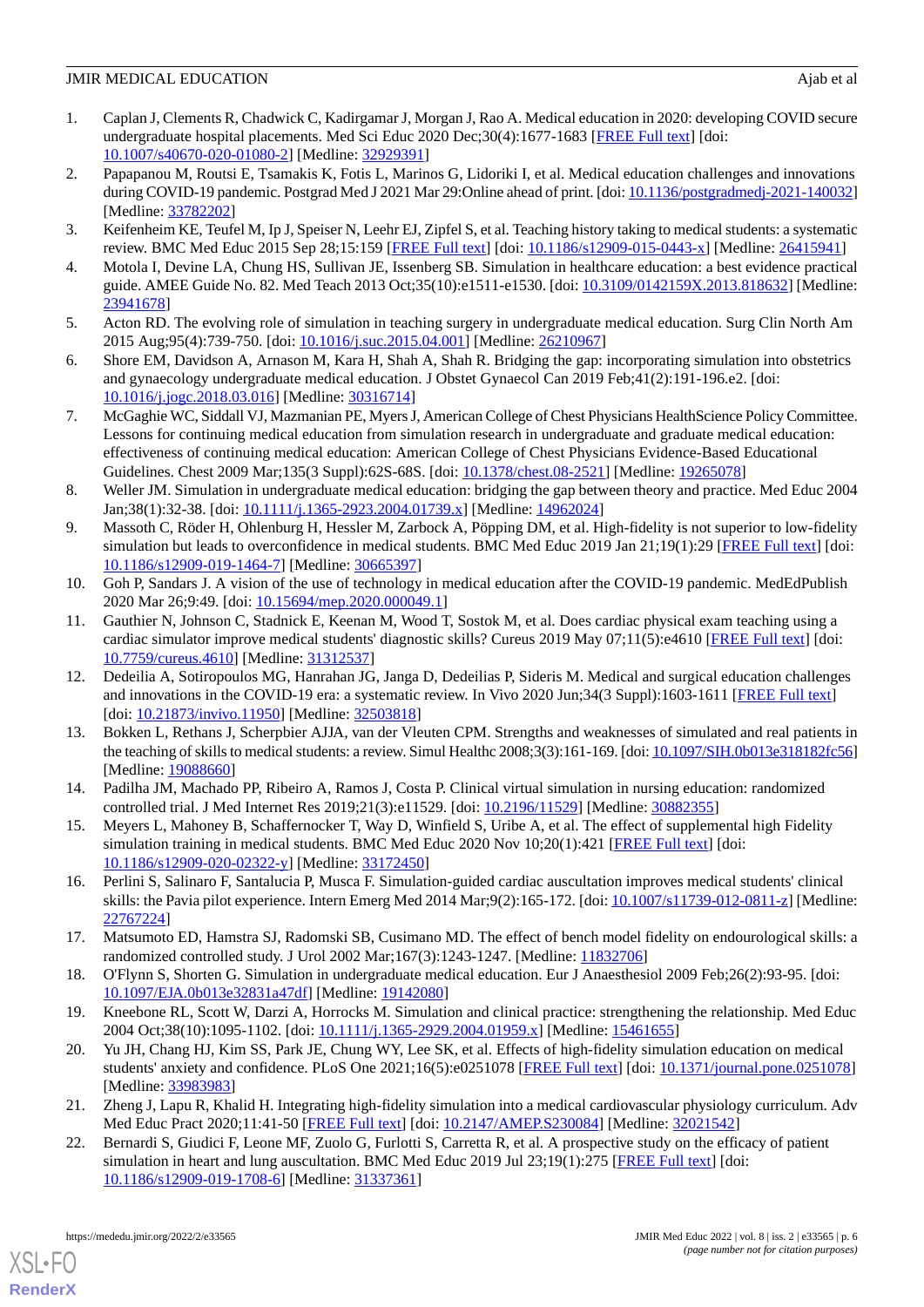- <span id="page-6-0"></span>23. de Giovanni D, Roberts T, Norman G. Relative effectiveness of high- versus low-fidelity simulation in learning heart sounds. Med Educ 2009 Jul;43(7):661-668. [doi: [10.1111/j.1365-2923.2009.03398.x\]](http://dx.doi.org/10.1111/j.1365-2923.2009.03398.x) [Medline: [19573189\]](http://www.ncbi.nlm.nih.gov/entrez/query.fcgi?cmd=Retrieve&db=PubMed&list_uids=19573189&dopt=Abstract)
- <span id="page-6-1"></span>24. Anastakis DJ, Regehr G, Reznick RK, Cusimano M, Murnaghan J, Brown M, et al. Assessment of technical skills transfer from the bench training model to the human model. Am J Surg 1999 Feb;177(2):167-170. [doi: [10.1016/s0002-9610\(98\)00327-4](http://dx.doi.org/10.1016/s0002-9610(98)00327-4)] [Medline: [10204564\]](http://www.ncbi.nlm.nih.gov/entrez/query.fcgi?cmd=Retrieve&db=PubMed&list_uids=10204564&dopt=Abstract)
- <span id="page-6-2"></span>25. Siassakos D, Draycott T, O'Brien K, Kenyon C, Bartlett C, Fox R. Exploratory randomized controlled trial of hybrid obstetric simulation training for undergraduate students. Simul Healthc 2010 Aug;5(4):193-198. [doi: [10.1097/SIH.0b013e3181d3ee0b\]](http://dx.doi.org/10.1097/SIH.0b013e3181d3ee0b) [Medline: [21330796](http://www.ncbi.nlm.nih.gov/entrez/query.fcgi?cmd=Retrieve&db=PubMed&list_uids=21330796&dopt=Abstract)]
- <span id="page-6-4"></span><span id="page-6-3"></span>26. Reed T, Pirotte M, McHugh M, Oh L, Lovett S, Hoyt AE, et al. Simulation-based mastery learning improves medical student performance and retention of core clinical skills. Simul Healthc 2016 Jun;11(3):173-180. [doi: [10.1097/SIH.0000000000000154](http://dx.doi.org/10.1097/SIH.0000000000000154)] [Medline: [27093509](http://www.ncbi.nlm.nih.gov/entrez/query.fcgi?cmd=Retrieve&db=PubMed&list_uids=27093509&dopt=Abstract)]
- <span id="page-6-5"></span>27. Butter J, McGaghie WC, Cohen ER, Kaye M, Wayne DB. Simulation-based mastery learning improves cardiac auscultation skills in medical students. J Gen Intern Med 2010 Aug;25(8):780-785 [[FREE Full text\]](http://europepmc.org/abstract/MED/20339952) [doi: [10.1007/s11606-010-1309-x](http://dx.doi.org/10.1007/s11606-010-1309-x)] [Medline: [20339952](http://www.ncbi.nlm.nih.gov/entrez/query.fcgi?cmd=Retrieve&db=PubMed&list_uids=20339952&dopt=Abstract)]
- <span id="page-6-6"></span>28. Gray-Miceli D, Aselage M, Mezey M. Teaching strategies for atypical presentation of illness in older adults. J Gerontol Nurs 2010 Jul;36(7):38-43. [doi: [10.3928/00989134-20100601-01\]](http://dx.doi.org/10.3928/00989134-20100601-01) [Medline: [20608591](http://www.ncbi.nlm.nih.gov/entrez/query.fcgi?cmd=Retrieve&db=PubMed&list_uids=20608591&dopt=Abstract)]
- <span id="page-6-7"></span>29. Arangalage D, Abtan J, Gaschignard J, Ceccaldi P, Remini S, Etienne I, et al. Implementation of a large-scale simulation-based cardiovascular clinical examination course for undergraduate medical students - a pilot study. BMC Med Educ 2019 Sep 18;19(1):361 [[FREE Full text\]](https://bmcmededuc.biomedcentral.com/articles/10.1186/s12909-019-1750-4) [doi: [10.1186/s12909-019-1750-4](http://dx.doi.org/10.1186/s12909-019-1750-4)] [Medline: [31533700](http://www.ncbi.nlm.nih.gov/entrez/query.fcgi?cmd=Retrieve&db=PubMed&list_uids=31533700&dopt=Abstract)]
- <span id="page-6-8"></span>30. Scholz C, Mann C, Kopp V, Kost B, Kainer F, Fischer MR. High-fidelity simulation increases obstetric self-assurance and skills in undergraduate medical students. J Perinat Med 2012 Nov;40(6):607-613. [doi: [10.1515/jpm-2012-0052](http://dx.doi.org/10.1515/jpm-2012-0052)] [Medline: [23093253](http://www.ncbi.nlm.nih.gov/entrez/query.fcgi?cmd=Retrieve&db=PubMed&list_uids=23093253&dopt=Abstract)]
- <span id="page-6-9"></span>31. Riaz S, Jaradat AAK, Gutierrez R, Garadah TS. Outcome of undergraduate medical education using medical simulation according to students' feedback. Sultan Qaboos Univ Med J 2020 Aug;20(3):e310-e315 [\[FREE Full text\]](http://europepmc.org/abstract/MED/33110646) [doi: [10.18295/squmj.2020.20.03.010](http://dx.doi.org/10.18295/squmj.2020.20.03.010)] [Medline: [33110646](http://www.ncbi.nlm.nih.gov/entrez/query.fcgi?cmd=Retrieve&db=PubMed&list_uids=33110646&dopt=Abstract)]
- <span id="page-6-10"></span>32. Karnath B, Thornton W, Frye AW. Teaching and testing physical examination skills without the use of patients. Acad Med 2002 Jul;77(7):753. [doi: [10.1097/00001888-200207000-00044](http://dx.doi.org/10.1097/00001888-200207000-00044)] [Medline: [12114177](http://www.ncbi.nlm.nih.gov/entrez/query.fcgi?cmd=Retrieve&db=PubMed&list_uids=12114177&dopt=Abstract)]
- 33. Qureshi Z, Maxwell S. Has bedside teaching had its day? Adv Health Sci Educ Theory Pract 2012 May;17(2):301-304. [doi: [10.1007/s10459-011-9308-1](http://dx.doi.org/10.1007/s10459-011-9308-1)] [Medline: [21681592\]](http://www.ncbi.nlm.nih.gov/entrez/query.fcgi?cmd=Retrieve&db=PubMed&list_uids=21681592&dopt=Abstract)
- 34. Okuda Y, Bryson EO, DeMaria S, Jacobson L, Quinones J, Shen B, et al. The utility of simulation in medical education: what is the evidence? Mt Sinai J Med 2009 Aug;76(4):330-343. [doi: [10.1002/msj.20127\]](http://dx.doi.org/10.1002/msj.20127) [Medline: [19642147\]](http://www.ncbi.nlm.nih.gov/entrez/query.fcgi?cmd=Retrieve&db=PubMed&list_uids=19642147&dopt=Abstract)
- <span id="page-6-11"></span>35. Gaur U, Majumder MAA, Sa B, Sarkar S, Williams A, Singh K. Challenges and opportunities of preclinical medical education: COVID-19 crisis and beyond. SN Compr Clin Med 2020;2(11):1992-1997 [\[FREE Full text](http://europepmc.org/abstract/MED/32984766)] [doi: [10.1007/s42399-020-00528-1\]](http://dx.doi.org/10.1007/s42399-020-00528-1) [Medline: [32984766\]](http://www.ncbi.nlm.nih.gov/entrez/query.fcgi?cmd=Retrieve&db=PubMed&list_uids=32984766&dopt=Abstract)
- 36. McGaghie WC, Issenberg SB, Petrusa ER, Scalese RJ. A critical review of simulation-based medical education research: 2003-2009. Med Educ 2010 Jan;44(1):50-63. [doi: [10.1111/j.1365-2923.2009.03547.x\]](http://dx.doi.org/10.1111/j.1365-2923.2009.03547.x) [Medline: [20078756\]](http://www.ncbi.nlm.nih.gov/entrez/query.fcgi?cmd=Retrieve&db=PubMed&list_uids=20078756&dopt=Abstract)
- 37. Ntlokonkulu ZB, Rala NM, Goon DT. Medium-fidelity simulation in clinical readiness: a phenomenological study of student midwives concerning teamwork. BMC Nurs 2018;17:31 [[FREE Full text](https://bmcnurs.biomedcentral.com/articles/10.1186/s12912-018-0303-1)] [doi: [10.1186/s12912-018-0303-1\]](http://dx.doi.org/10.1186/s12912-018-0303-1) [Medline: [30065617](http://www.ncbi.nlm.nih.gov/entrez/query.fcgi?cmd=Retrieve&db=PubMed&list_uids=30065617&dopt=Abstract)]

## **Abbreviations**

**OSCE:** objective structured clinical examination

*Edited by N Zary; submitted 13.09.21; peer-reviewed by M Mosher; comments to author 20.11.21; revised version received 13.03.22; accepted 07.04.22; published 09.05.22*

*Please cite as:*

*Ajab S, Pearson E, Dumont S, Mitchell A, Kastelik J, Balaji P, Hepburn D An Alternative to Traditional Bedside Teaching During COVID-19: High-Fidelity Simulation-Based Study JMIR Med Educ 2022;8(2):e33565 URL: <https://mededu.jmir.org/2022/2/e33565> doi: [10.2196/33565](http://dx.doi.org/10.2196/33565) PMID: [35404828](http://www.ncbi.nlm.nih.gov/entrez/query.fcgi?cmd=Retrieve&db=PubMed&list_uids=35404828&dopt=Abstract)*

©Shereen Ajab, Emma Pearson, Steven Dumont, Alicia Mitchell, Jack Kastelik, Packianathaswamy Balaji, David Hepburn. Originally published in JMIR Medical Education (https://mededu.jmir.org), 09.05.2022. This is an open-access article distributed

[XSL](http://www.w3.org/Style/XSL)•FO **[RenderX](http://www.renderx.com/)**